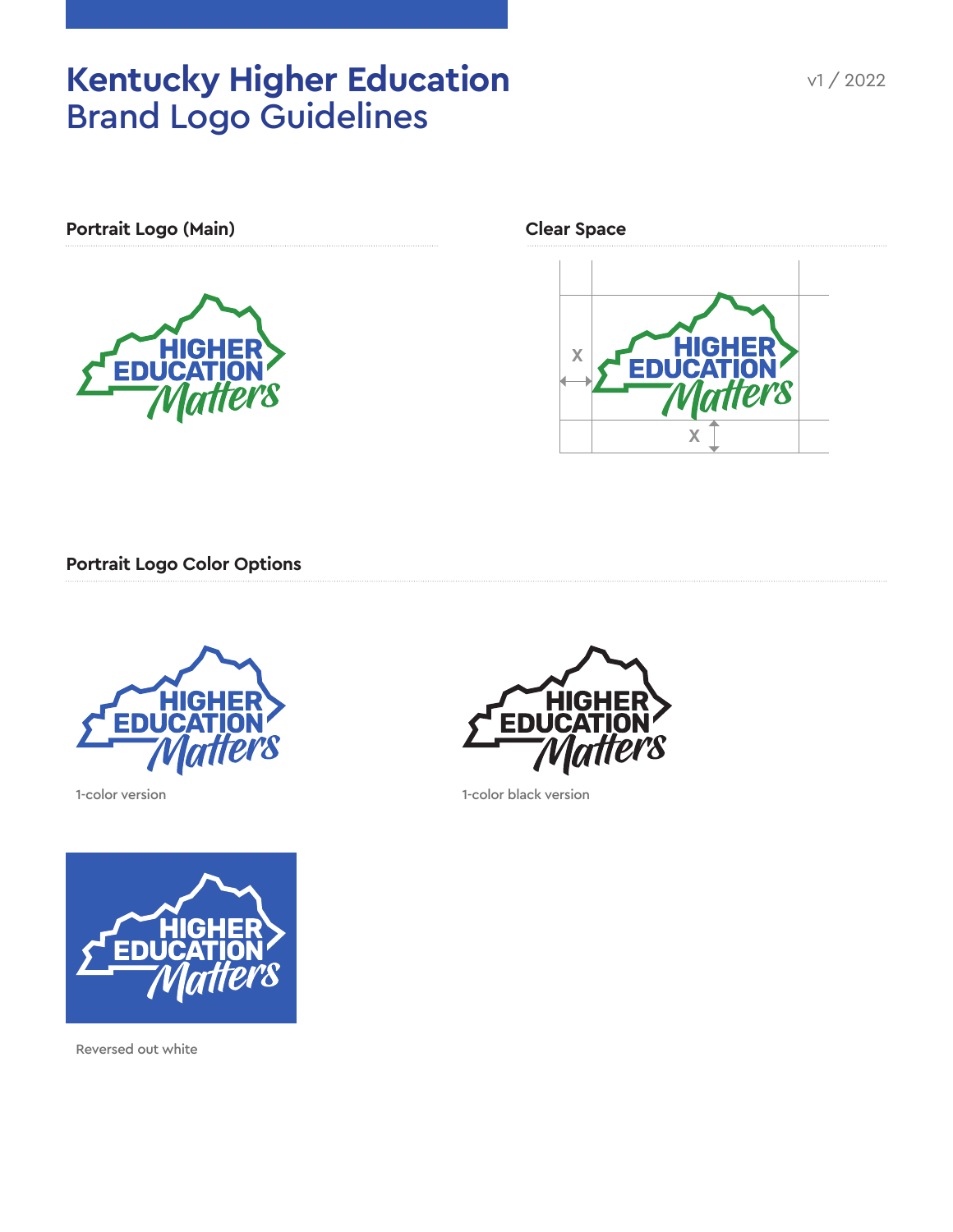### Kentucky Higher Education v1/2022 Brand Logo Guidelines



Secondary "School" Colors



**CMYK:** C20 M97 Y40 K58 **RGB:** R88 G88 B100 **HEX:** #33FY23



**CMYK:** C100 M75 Y0 K0 **RGB:** R0 G84 B166 **HEX:** #0054a6 **MOREHEAD**



**CMYK:** C100 M81 Y13 K1 **RGB:** R20 G75 B144 **HEX:** #144b90 **UK**



**CMYK:** C13 M9 Y10 K27 **RGB:** R88 G88 B100 **HEX:** #33FY23



**CMYK:** C0 M14 Y100 K0 **RGB:** R255 G214 B0 **HEX:** #ffd600



**CMYK:** C100 M58 Y9 K46 **RGB:** R0 G62 B107 **HEX:** # 003e6b

**KCTC**

**CMYK:** C100 M76 Y12 K70 **RGB:** R0 G22 B65

**MURRAY**

**CMYK:** C73 M88 Y64 K77 **RGB:** R28 G25 B27 **HEX:** #1c191b





**CMYK:** C0 M19 Y89 K0 **RGB:** R255 G206 B52 **HEX:** #ffce34



**CMYK:** C2 M97 Y85 K7 **RGB:** R217 G39 B50 **HEX:** #d92732



**CMYK:** C90 M12 Y95 K40 **RGB:** R88 G88 B100 **HEX:** #006b35





**CMYK:** C73 M70 Y64 K77 **RGB:** R28 G25 B27 **HEX:** #1c191b **NORTHERN**



**CMYK:** C2 M100 Y85 K6 **RGB:** R218 G26 B50 **HEX:** #da1a32

**CMYK:** C0 M5 Y98 K0 **RGB:** R88 G88 B100



**CMYK:** C0 M19 Y89 K0 **RGB:** R255 G206 B52 **HEX:** #ffce34



**CMYK:** C30 M22 Y17 K57 **RGB:** R95 G99 B106 **HEX:** #5f636a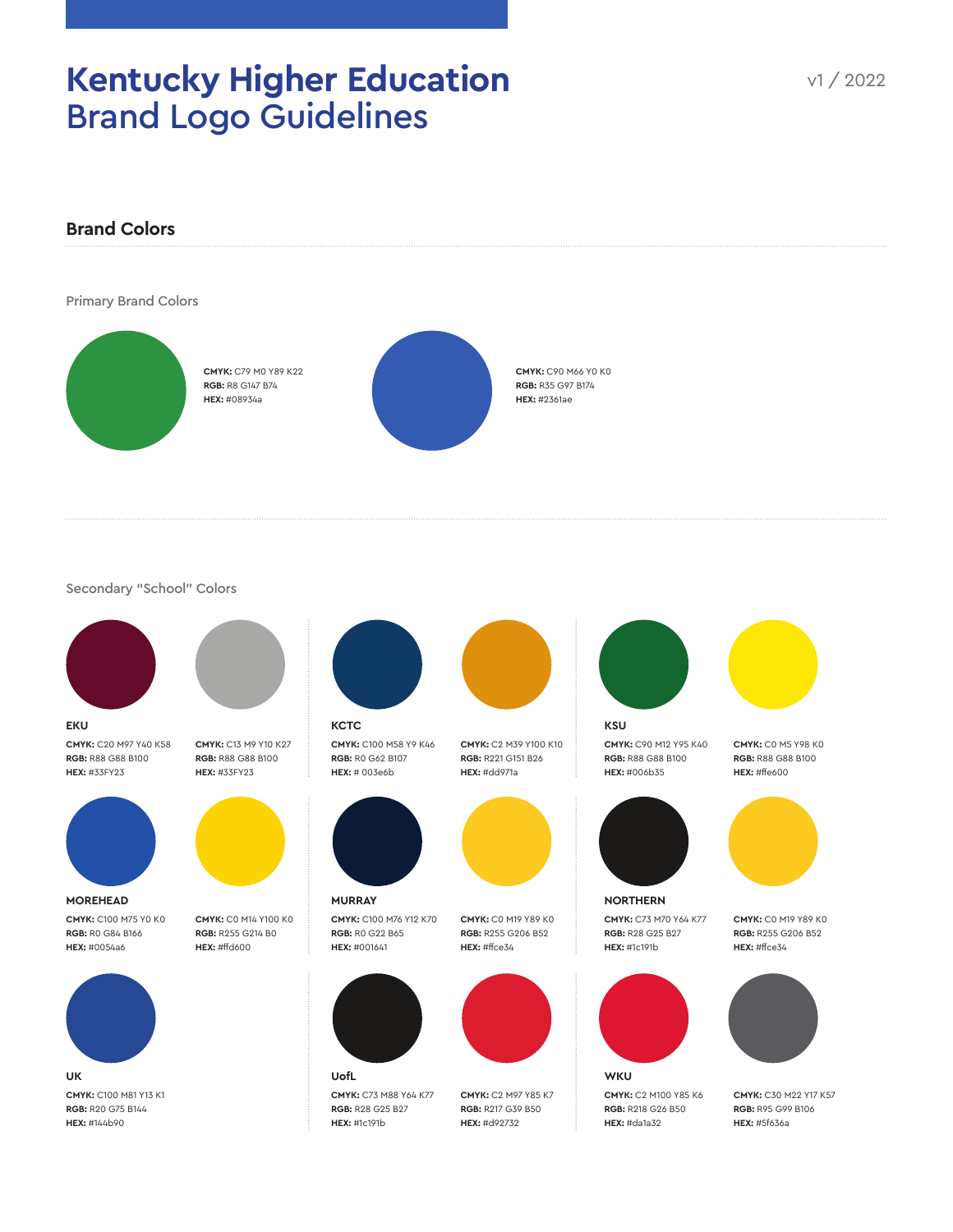### **Kentucky Higher Education** Brand Logo Guidelines

**Fonts/Typeface**

Rubik Bold



AaBbCcDdEeFfGgHhIiJjKkLlMm NnOoPpQqRrSsTtUuVvWwXxYyZz 1234567890!@\$%^&\*()\_+#=

**Hughs** 



AaBbCcDdEeFfGgHhIiJjKkLlMm NnOoPpQqRrSsTtUuVvWwXxYyZz 1234567890!@\$%&\*()\_+#=

#### **Usage Guidelines**



**NO:** Do not alter the colors unless using a sschool-specific logo option



**NO:** Do not apply gradients to any logo or type elements



**NO:** Do not tilt the logo



**NO:** Do not screen back the primary colors



**NO:** Do not distort or warp the logo in any way



**NO:** Do not apply a dropshow of any kind to the logo



**NO:** Do not remove the Kentucky state outline from the wordmark



**NO:** Do not change the typeface nor recreate or manipulate the wordmark and the icon



**NO:** Do not outline or create a keyline around the logo